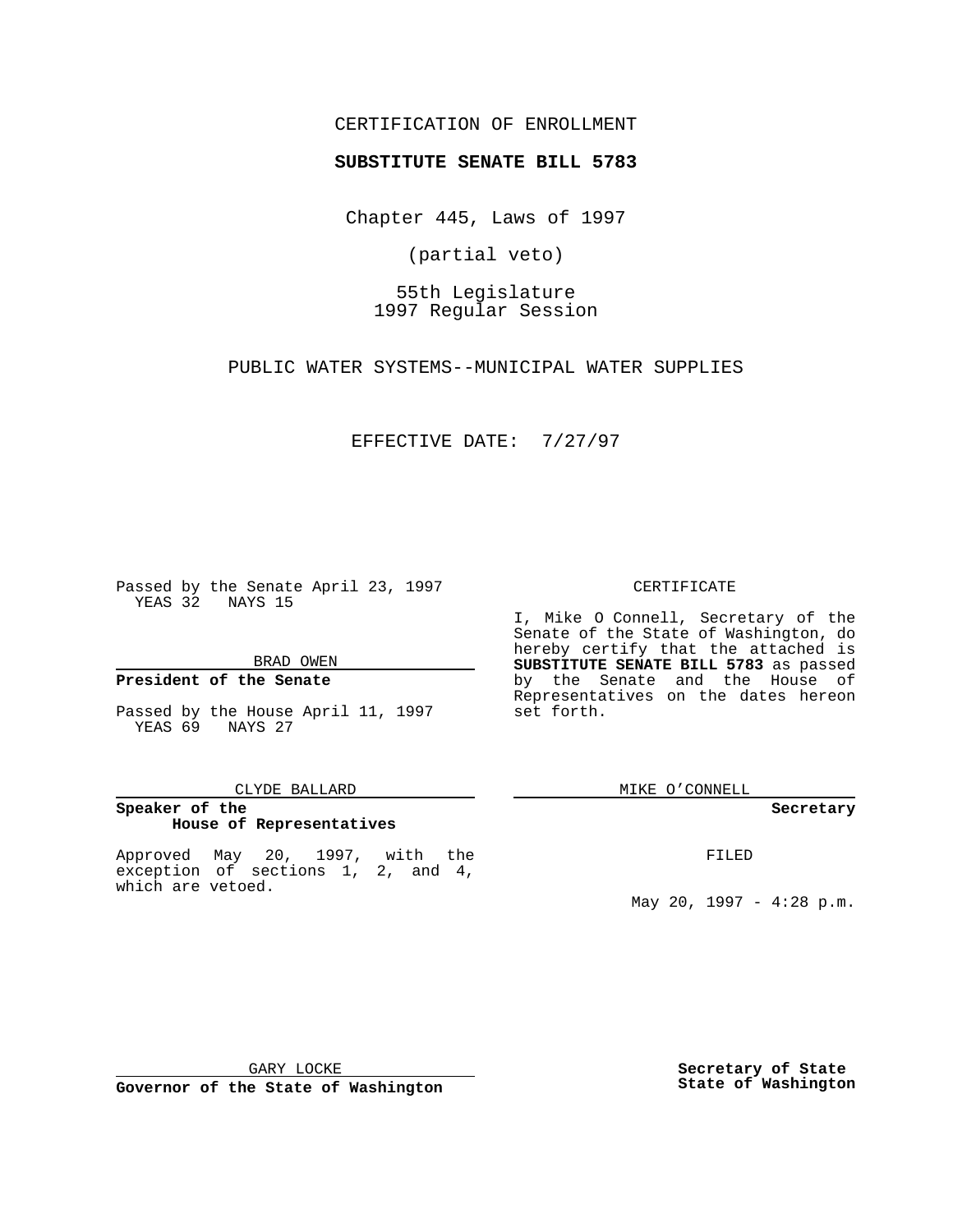## **SUBSTITUTE SENATE BILL 5783** \_\_\_\_\_\_\_\_\_\_\_\_\_\_\_\_\_\_\_\_\_\_\_\_\_\_\_\_\_\_\_\_\_\_\_\_\_\_\_\_\_\_\_\_\_\_\_

\_\_\_\_\_\_\_\_\_\_\_\_\_\_\_\_\_\_\_\_\_\_\_\_\_\_\_\_\_\_\_\_\_\_\_\_\_\_\_\_\_\_\_\_\_\_\_

AS AMENDED BY THE HOUSE

Passed Legislature - 1997 Regular Session

### **State of Washington 55th Legislature 1997 Regular Session**

**By** Senate Committee on Agriculture & Environment (originally sponsored by Senators Swecker, Haugen, Anderson, Rasmussen and Morton)

Read first time 03/05/97.

1 AN ACT Relating to public water systems; amending RCW 90.03.320 and 2 90.03.330; adding a new section to chapter 90.03 RCW; and creating a 3 new section.

4 BE IT ENACTED BY THE LEGISLATURE OF THE STATE OF WASHINGTON:

5 \*NEW SECTION. Sec. 1. The legislature finds that it is in the 6 public interest for water rights held by public water systems to be 7 managed and regulated in a manner that:

 (1) Allows such systems to prolong and maximize the use of water rights applied to municipal purposes consistent with the population demand projections established in state-approved water system plans and 11 adopted growth management plans; and

 (2) Promotes water conservation, with enhanced efforts occurring in water critical areas, promotes water system efficiencies, and 14 eliminates disincentives for investments in water efficient technologies.

16 The department of ecology is therefore directed to administer water 17 rights laws consistent with RCW 90.03.320 and 90.03.330 and section <sup>2</sup> 18 of this act.

19 **\*Sec. 1 was vetoed. See message at end of chapter.**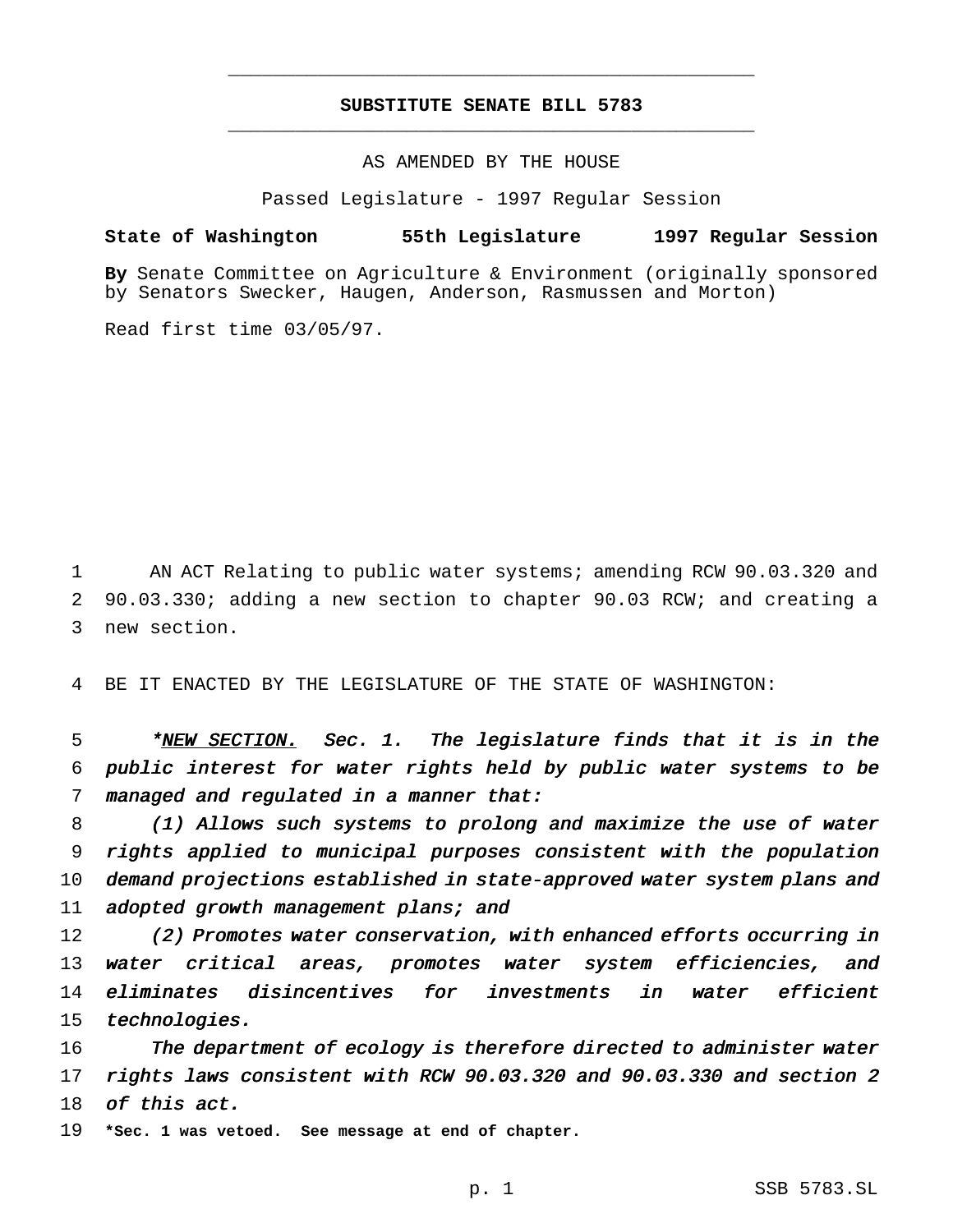1 \*NEW SECTION. Sec. 2. A new section is added to chapter 90.03 RCW to read as follows:

 (1) For the purposes of this chapter and RCW 90.14.140, "municipal water supply purposes" means water distributed by <sup>a</sup> group <sup>A</sup> public water system as defined by RCW 70.119.020, and includes domestic, commercial, and industrial water uses provided as an integral element of the public water system and includes industrial water uses provided on the effective date of this act under RCW 54.16.030 which are included in <sup>a</sup> comprehensive water system plan. Except as stated above, this definition does not include commercial, industrial, irrigation, or other water systems that are not designated as <sup>a</sup> public water system 12 for potable water use recognized by a state-approved public water system plan or withdrawals of public ground waters exempt from permit requirements under RCW 90.44.050.

 (2) For the purposes of RCW 90.14.140, the amount of water held for municipal water supply purposes is limited to the water that is deemed 17 to be an efficient use and that meets the needs of the public water system's service area as determined by plans in RCW 90.03.320. Water uses that are deemed as efficient uses of water are those that are in 20 full compliance with the department of health's conservation guidelines for such systems. This section applies only to those public water systems that are required to develop water conservation plans pursuant to the department of health's conservation guidelines.

**\*Sec. 2 was vetoed. See message at end of chapter.**

 **Sec. 3.** RCW 90.03.320 and 1987 c 109 s 67 are each amended to read as follows:

 Actual construction work shall be commenced on any project for which permit has been granted within such reasonable time as shall be prescribed by the department, and shall thereafter be prosecuted with diligence and completed within the time prescribed by the department. The department, in fixing the time for the commencement of the work, or for the completion thereof and the application of the water to the beneficial use prescribed in the permit, shall take into consideration the cost and magnitude of the project and the engineering and physical features to be encountered, and shall allow such time as shall be reasonable and just under the conditions then existing, having due regard for the public welfare and public interests affected: and, for good cause shown, it shall extend the time or times fixed as aforesaid,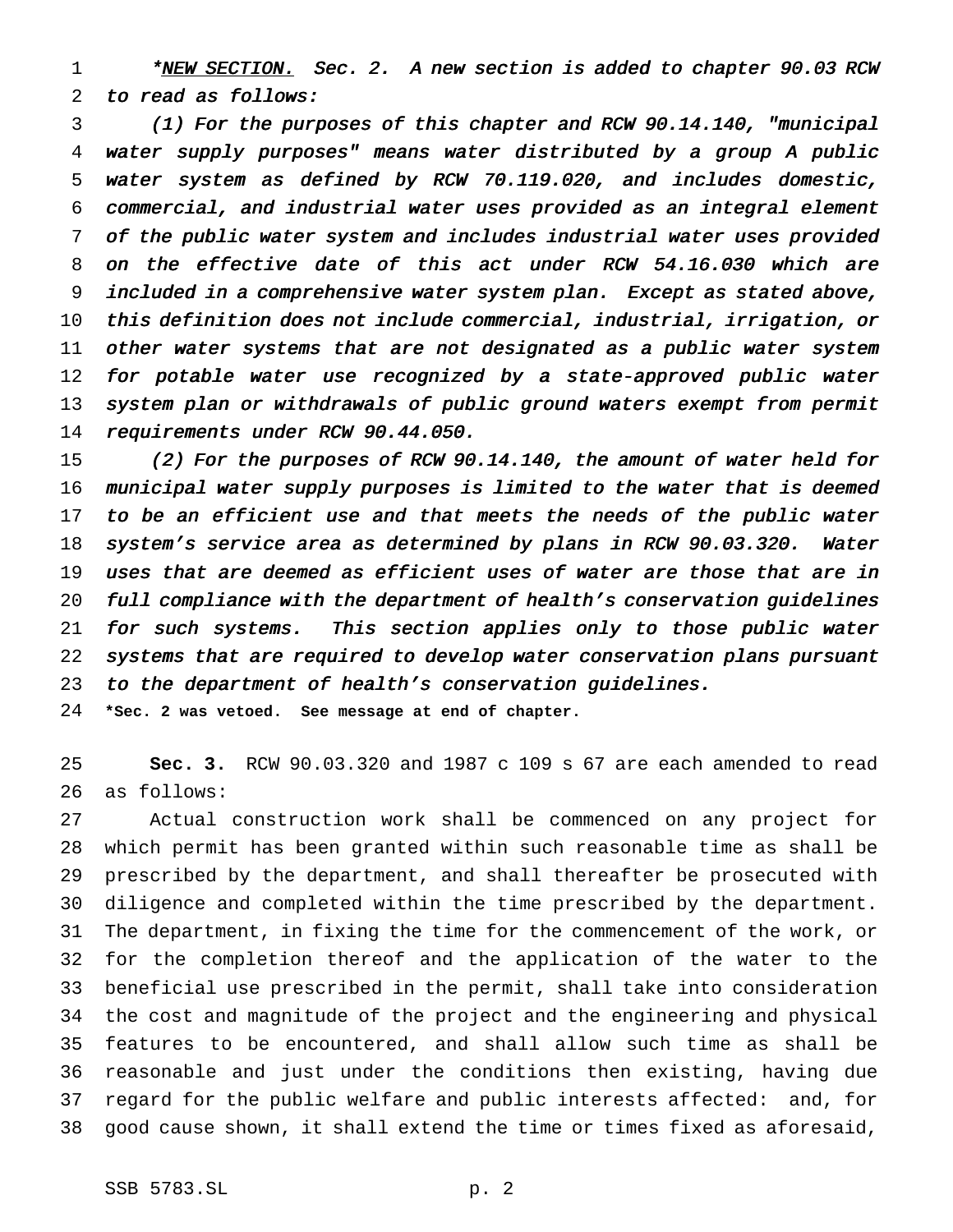1 and shall grant such further period or periods as may be reasonably 2 necessary, having due regard to the good faith of the applicant and the 3 public interests affected. In fixing construction schedules and the 4 time, or extension of time, for application of water to beneficial use 5 for municipal water supply purposes, the department shall also take 6 into consideration the term and amount of financing required to 7 complete the project, delays that may result from planned and existing 8 conservation and water use efficiency measures implemented by the 9 public water system, and the supply needs of the public water system's 10 service area, consistent with an approved comprehensive plan under 11 chapter 36.70A RCW, or in the absence of such a plan, a county-approved 12 comprehensive plan under chapter 36.70 RCW or a plan approved under 13 chapter 35.63 RCW, and related water demand projections prepared by 14 public water systems in accordance with state law. An existing 15 comprehensive plan under chapter 36.70A or 36.70 RCW, plan under 16 chapter 35.63 RCW, or demand projection may be used. If the terms of 17 the permit or extension thereof, are not complied with the department 18 shall give notice by registered mail that such permit will be canceled 19 unless the holders thereof shall show cause within sixty days why the 20 same should not be so canceled. If cause  $((be))$  is not shown,  $((said))$ 21 the permit shall be canceled.

22 \*Sec. 4. RCW 90.03.330 and <sup>1987</sup> <sup>c</sup> <sup>109</sup> <sup>s</sup> <sup>89</sup> are each amended to 23 read as follows:

 (1) Upon a showing satisfactory to the department that any appropriation has been perfected in accordance with the provisions of this chapter, it shall be the duty of the department to issue to the applicant <sup>a</sup> certificate stating such facts in <sup>a</sup> form to be prescribed 28 by ((him)) the director, and such certificate shall thereupon be recorded with the department.

30 (2) For those public water supplies that fulfill municipal water 31 supply purposes and are designed to accommodate future growth as 32 defined by a state-approved water system plan, the amount of 33 instantaneous diversion or withdrawal considered to be applied to 34 beneficial use at the time of perfection of the certificate shall be 35 based upon the design capacity of the diversion structures and 36 mainlines or withdrawal facilities and mainlines installed at such 37 time. Further, the amount of annual appropriation considered to be 38 applied to beneficial use at the time of perfection shall be based on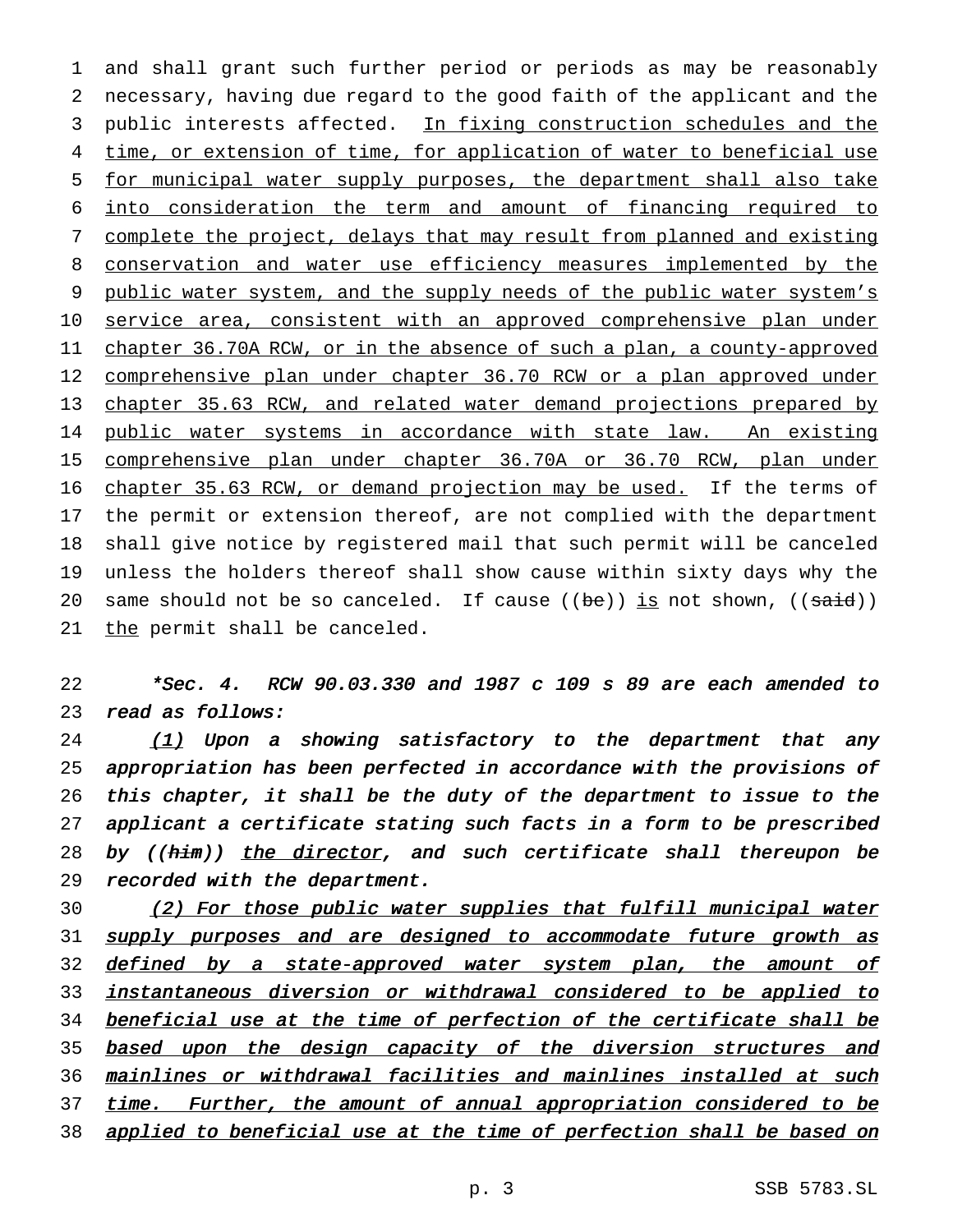1 the growth projection contained in the most current state-approved 2 water system plan. However, the department may not issue a certificate 3 for quantities of water in excess of those contained in a permit if a 4 permit has been issued. This subsection shall apply to the 5 administration of water rights existing on the effective date of this 6 section and prospectively issued water rights, but shall not apply to 7 water rights subject to the terms of final adjudication decrees entered 8 in accordance with this chapter. Withdrawal of ground water shall be 9 in compliance with RCW 90.44.100.

10 (3) Any original water right certificate issued, as provided by 11 this chapter, shall be recorded with the department and thereafter, at 12 the expense of the party receiving the same, be by the department 13 transmitted to the county auditor of the county or counties where the 14 distributing system or any part thereof is located, and be recorded in 15 the office of such county auditor, and thereafter be transmitted to the 16 owner thereof.

17 **\*Sec. 4 was vetoed. See message at end of chapter.**

Passed the Senate April 23, 1997. Passed the House April 11, 1997. Approved by the Governor May 20, 1997, with the exception of certain items that were vetoed. Filed in Office of Secretary of State May 20, 1997.

1 Note: Governor's explanation of partial veto is as follows:

2 "I am returning herewith, without my approval as to sections 1, 2, 3 and 4, Substitute Senate Bill No. 5783 entitled:

4 "AN ACT Relating to public water systems;"

 I have vetoed most of Substitute Senate Bill No. 5783, which affects water rights for public water systems. I do, however, recognize the need for and importance of providing adequate water supplies to support responsible growth. It is unfortunate that a compromise was not reached between the bill proponents and state agencies that addressed such an important issue in a balanced manner that also protected instream resources. I encourage the water purveyors and local government to return to the negotiating table and work with state agencies to resolve these issues in a balanced fashion.

 Sections 2 and 4 would work together to provide an unfair advantage to public water systems by creating great uncertainty in trying to determine what water is available for other water rights, new applications, and the protection of instream resources. This would make it increasingly difficult to effectively and efficiently manage the public waters of the state. Section 1 directs the Department of Ecology to administer water rights laws consistent with sections 2, 3, 21 and 4.